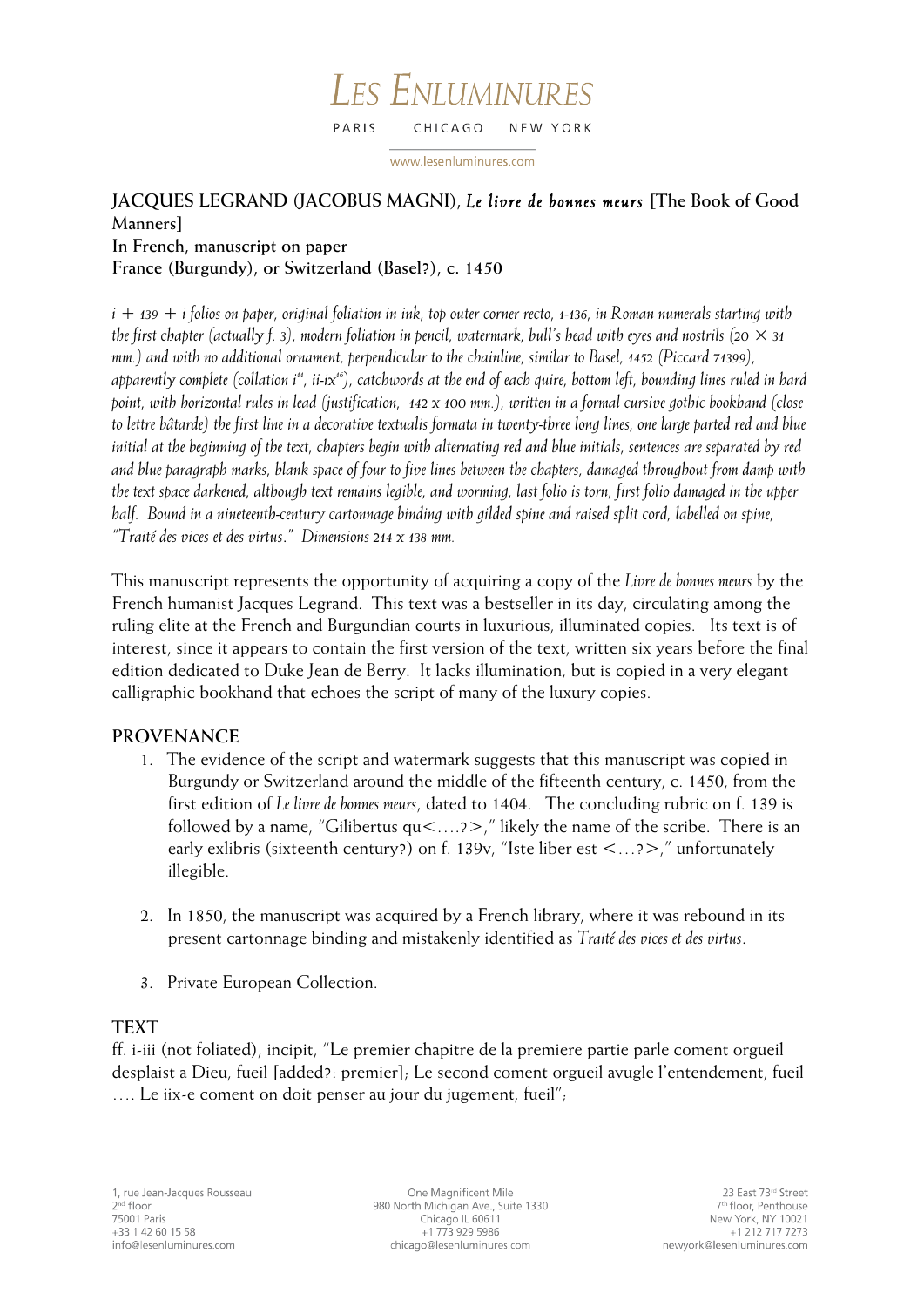Table of chapters; although clearly each entry was intended to be followed by a reference to a folio number, but most were never added and all but the first simply end "fueil" (leaf).

ff. 1-136v, incipit, "Tout orgueilleur se veullent a Dieu comparer en tant qui se glorifient en eulx mesmes et biens quilz ont … et est a Dieu entre les pechiez le plus desplaisant et celluy qui punyst le plus griefment"; ff. 3v-6v, [chapter 2], incipit, "Comme par orgueil on ne cognois sa misere ne sa fragilite, et cuide ester tropt plus parfait quil nest … et consequemnent faire plusieus pechiez et maulx"; ff. 6v-10, [chapter 3], incipit, "Quam l'omme est humble lors congnoist que de luy ne rient ne mais fragilite pourete et misère … pour laquelle humilite avoir moult prouffite asoy bien et congnoistre, comme il fut dit au commencement de ce chapitre"; … ff. 129-132, [chapter 51], incipit, Sepulture curieuse puet ester segniffiance dorgueil et de vanite … mais de ta sepulture tu dois ester pou curieux"; ff. 132-136, [chapter 52], incipit, "Se tu penses au Jour du Jugement finable tu feras multeram tis de mal faire … il appert que pou [*sic*] vault lesperance de ceulx qui dient que le monde durera moult longuemont." *Deo gracias. Finito libro sit laus et Gloria Christo*; [concluding with a name, presumably the scribe, in a smaller less formal script: "gilibertus qu<..?>].

Jacques Legrand, *Le Livre de bonne meurs*; the work was extremely popular, surviving in at least seventy-three manuscripts, not including this one, many of them illuminated, and thirteen printed editions between 1478 and 1542 (Beltran, 1986, pp. 290-295, and ARLIMA, Online Resources). It was translated into Latin, and published five times in an English translation.

The work survives in two versions, the first dating from 1404, and the second, 1410, dedicated to Jean de Berry, Duke of Berry and Auvergne and Count of Poitiers (1340-1416). It originated as a French adaptation of the last part of the second and the entire third book of Legrand's Latin *Sophilogium*, with three or five principal sections, whose topics are nicely summarized in the title of its Latin translation (1507): *Liber bonorum morum in quo de remedio contra septem peccata mortalia, de statu ecclesie, de statu principum, de morte et de judicio* – "The book of good manners, regarding remedy against the seven deadly sins, about the condition of the church, the condition of the government, about death and justice."

The edition of *Le livre de bonnes meurs* (1986) by Evencio Beltran was the result of his twenty-two years of work. Instead of a critical edition based on the text of all the surviving manuscripts, Beltran chose to edit the dedication copy, Bibliothèque nationale de France, MS fr. 1023 (henceforth: BnF), dated to 1410 and presented to Jean de Berry himself. Four more manuscripts from the Vatican Library (BAV Reg. lat. 1322, 1389, 1961, 1995) were studied by Straub in 1997. Even comparing the text of these four manuscripts has demonstrated that the textual transmission of this text was complex, evident most readily in the text's presentation and arrangement in sections. The text in BnF MS 1023 is divided into three sections. The Vatican manuscripts, in contrast, are all divided into five books (the beginning of their fifth book corresponds to the  $27<sup>th</sup>$  chapter in the second section of the BnF manuscript). The evidence of these manuscripts suggests that Jacques Legrand published two variants of his book: one in 1404, with five sections, and another, slightly reworked and rephrased (one chapter of which he forgot to renumber) in 1410. Both versions include 53 chapters; the earlier 1404 edition, of course, lacks the introduction and dedication to Jean de Berry. These two studies, based on just five manuscripts, must surely be seen as preliminary, and suggest that a more thorough examination of the transmission of this text, based on all the surviving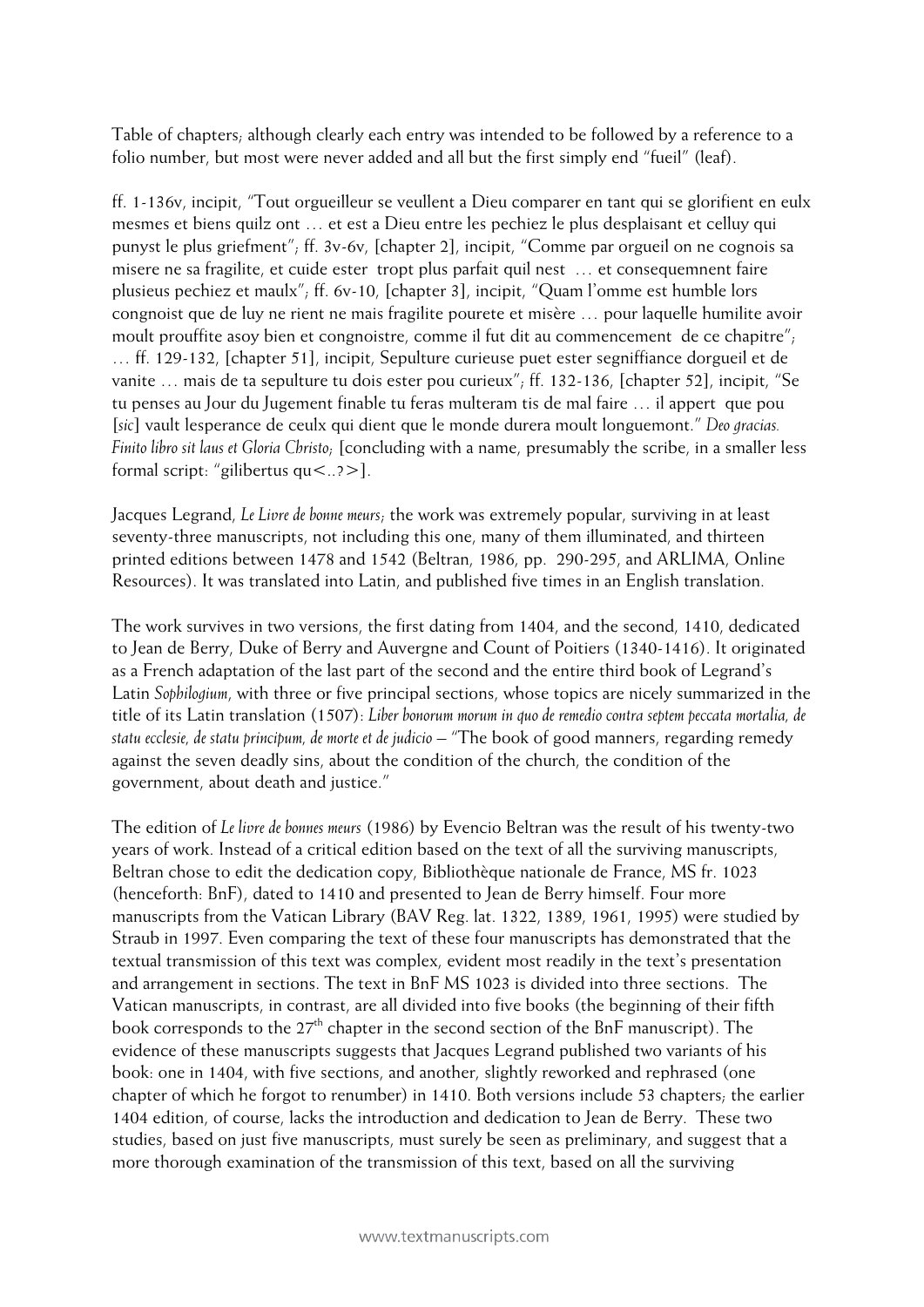manuscripts, would be of interest (the need for further research is suggested by the presentation of the text by Wijsman, 2011, and the JONAS Database, which appears to contradict the results summarized here; Online Resources).

The text in the manuscript described here corresponds most closely to the Vatican manuscripts, although it already shows traces of Legrand's continuing work on his book between 1404 and 1410. It has five major sections, divided precisely as in the Vatican manuscripts. The wording, however, is sometimes closer to the BnF manuscript. Major discrepancies, such as *homoioteleuton*  in the titles of the first two chapters of the third book (…de bonne vie, etc.), are probably scribal errors, and are therefore not evidence of another, different, version. The manuscript contains fifty-two chapters: chapter five in the fifth book of the BAV Mss., that is the chapter 31 in the second book of the BnF manuscript, is omitted.

Like the other works of Jacques Legrand, *Le livre de bonnes meurs* emphasizes the role of knowledge: combined with Christian morals, antique philosophy should evolve into wisdom and thus become the crowning virtue of the human soul. Christian philosophy is presented as the heir of its Greco-Roman forerunner, which, however, it surpassed in every aspect: "In my opinion," Legrand writes, "what the Christians accomplish for Jesus Christ is precisely the same that poets and philosophers did for the sake of honesty or the communal well-being. No doubt, the service of a Christian is more precious for God."

The book is a fascinating combination of the derivations from ancient and medieval philosophers and scientists, on the one hand, and popular wit and proverbs on the other. For example, in a single page of chapter 13, "How the knights should govern," Legrand quotes from Suetonius' *Life of Caesar*, the *Ethics* of Aristotle, the not-so-well-known Polycrates and elegantly frames these quotations within the excerpts from Deuteronomy, Job, and Augustine's *City of God*. The conclusion, however, is quite simple: What is the difference between king and tyrant? They are both sovereign rulers, but the king rules for his people, whereas the tyrant rules for himself and oppresses his people. Such wealth of sources and the simplicity of the argument guaranteed *Le livre de bonnes meurs* the success it enjoyed. Although the book is full of Latinisms, and consequently numerous neologisms, it was originally written in French (although adopted from its Latin forerunner), demonstrating Legrand's intention to bridge the intellectual gap between clergy and laypeople.

Jacques Legrand was a prolific author of many philosophical and exegetical treatises, but he is best known as an author of three major works. In 1398, he wrote an encyclopedic *Sophilogium* containing twelve books arranged in three main parts, of which "the first part talks about all human and divine sciences; the second part talks about virtues; and the third, about all (human) conditions." Whereas the latter part was converted into *Le livre de bonnes meurs*, the first section of *Sophilogium* became *L'Archiloge Sophie*, a far less popular treatise that its companion: Only five manuscripts of *L'Archiloge Sophie* are preserved.

The figure of Jacques Legrand presents a paradox: an author of an international bestseller, who was almost completely forgotten since the seventeenth century. Only recently has Evencio Beltran resuscitated interest in this remarkable person; an Aristotelian, but also a Thomist, a practicing preacher and a member of the Augustinian order, Legrand naturally devoted most of his attention to rhetoric among the liberal arts, in both Latin and French. The Order of Saint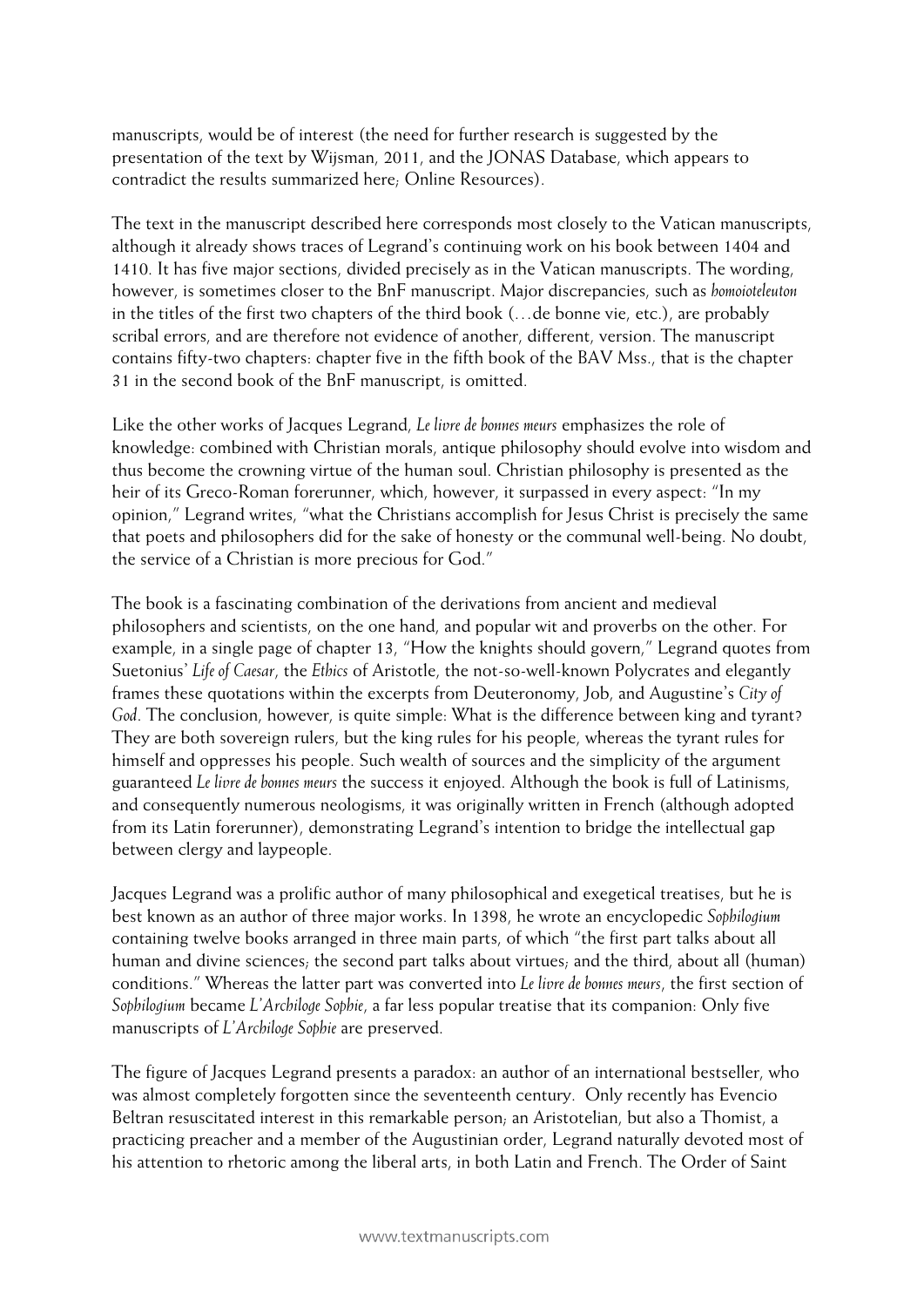Augustine recognized Legrand's gift, and appointed him as a preacher at the 1396 election of the order's Prior General. His eloquence dazzled Jean de Montreuil, the French scientist and humanist, who once spent six hours listening to Legrand's sermon on Good Friday. The following years brought fame to Legrand. By the year 1400 he had been appointed as the official court preacher by King Charles VI of France, and on the Ascension Day 1405 he preached before the queen. On the tide of success, Legrand started to play a more active role in politics: he criticized the inability of the crown to improve national defense, thus losing the war; he tried, although unsuccessfully, to promote a peace pact with England. Nothing is known about Legrand's life after 1413.

Legrand clearly felt that the natural wisdom of the ancient world was a remedy for his own "broken" age, and his rhetoric brings him into the company of early humanists such as Petrarch and Coluccio Salutati. His *Sophilogium*, however, was inspired by an earlier encyclopedic treatise, the *Speculum Naturale* of Vincent of Beauvais (ca. 1190-1264). Many other ideas expressed in Legrand's works were the product of conversations with Jean de Montreuil. Upon his death, in 1425, Legrand was awarded the honor of buried in front of the high altar of the Augustinian church in Paris.

### **LITERATURE**

Astrik, Gabriel. *The Educational Ideas of Vincent of Beauvais,* Frankfurt-am-Main, 1967.

Beltran, Evencio, ed. Jacques Legrand. *Archiloge Sophie. Livre de bonnes meurs: édition critique avec introduction, notes et index*, Geneva, 1986.

Beltran, Evencio. "Jacques Legrand predicateur," *Analecta Augustiniana* 30 (1967), pp. 148-209.

Beltran, Evencio. "Jacques Legrand: sa vie et son oeuvre," *Augustiniana* 24 (1974), pp. 132-160, 387-414.

Beltran, Evencio. "Un passage du *Sophilogium* emprunté par Michault dans le Doctrinal," *Romania* 96 (1975), pp. 405-412.

Beltran, Evencio. *L'idéal de sagesse d'après Jacques Legrand*, Paris, 1989.

Beltran, Evencio. *Nouveaux textes inédits d'humanistes français du milieu du XVe siècle*, Geneva, 1992.

Legrand, Jacques. *Le livre intituléde bonnes meurs*, Lyon, 1487 [one of the many fifteenth-century editions].

Legrand, Jacques. *The Boke of Good Maners*, London, 1507 (English translation by William Caxton).

Straub, R. E. F. "Les manuscrits du *Livre de bonnes meurs* conservés à la Biblioteca Apostolica Vaticana," in "*A l'heure encore de mon escrire": aspects de la littérature de Bourgone sous Philippe le Bon et Charles le Téméraire*, ed. Claude Thiry, Louvain-la-Neuve, 1997, pp. 163-182.

### **ONLINE RESOURCES**